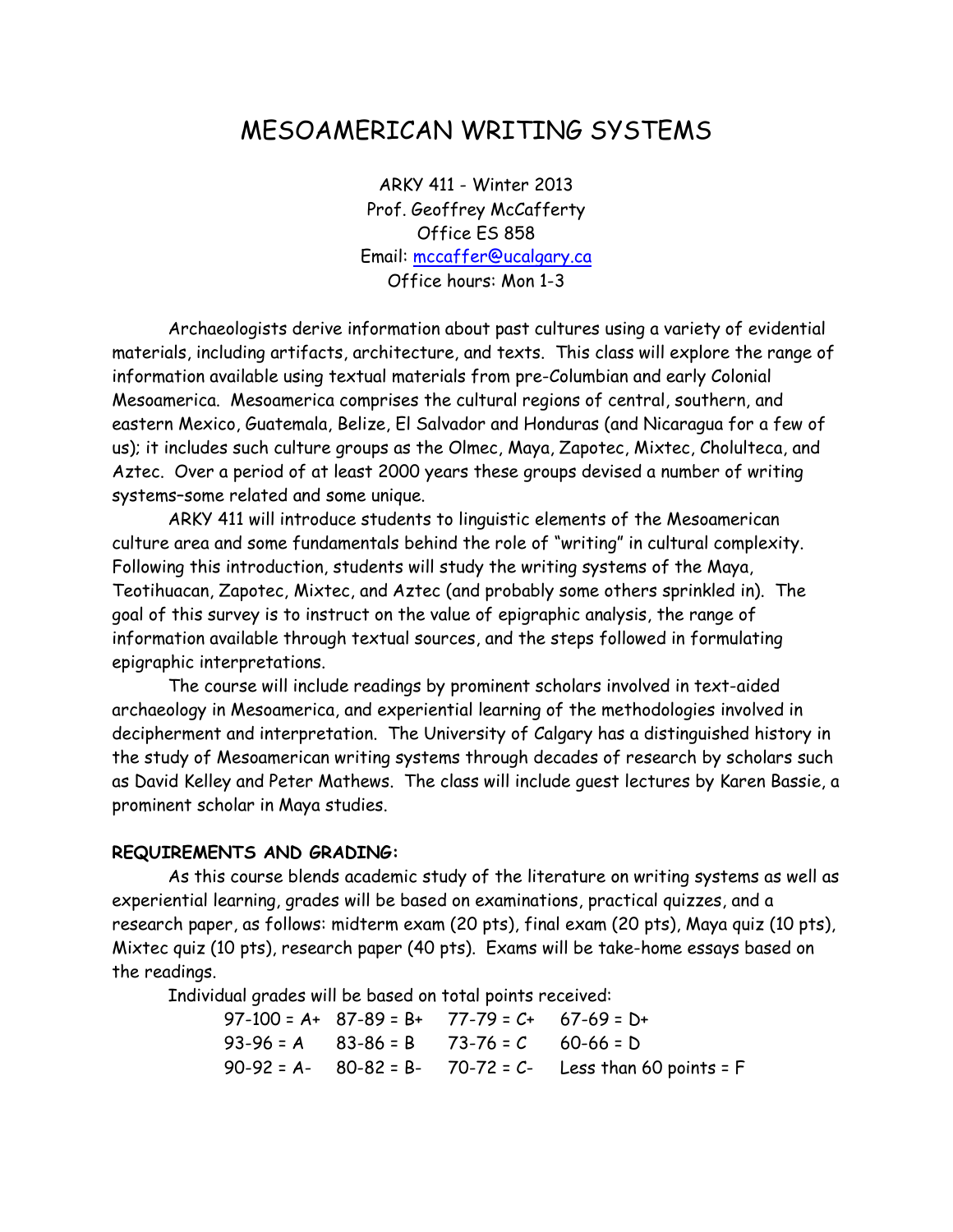#### **RESEARCH PAPERS**

A research paper (10-12 pages) is required for the class. Paper topics may include more detailed investigations of particular writing systems, original interpretations of texts, or critical evaluations of specific themes; topics should be cleared with the professor in advance. Referencing format **must** follow that of the journal Ancient Mesoamerica.

IMPORTANT: Plagiarism, defined as copying more than 5 words in succession or using information without adequate citation (i.e., reference and page number) of the original source, is a violation of academic integrity. Research papers that plagiarize will receive a 0 score, and the student will be turned in to the Dean of Arts (see page 48 of the U of Calgary Calendar).

#### **READINGS AND TEXTS**

Mesolore, by Liza Bakewell and Byron Hamann (available on line) There will also be a selection of articles that will be available on-line. Note that many of these are available on-line in the Mesolore library:

#### **COURSE OUTLINE**:

Week 1 (1/8-11) - Introduction to Mesoamerican writing systems Classwork: Slide presentation on Mesoamerican culture history with emphasis on writing systems

Week 2 (1/14-18) - Linguistics and Epigraphic Theory

Week 3 ( 1/21-1/25) - Epi-Olmec and Zapotec writing

Week 4 (1/28-2/1) - Introduction to Maya writing

Week 5 (2/4-8) - How to read Maya writing

Week 6 (2/11-15) - Describing the Natural World

Week 7 ( 2/18-22) - Reading Week, no classes

Week 8 (2/25-3/1) - Describing the Supernatural Classwork: Maya QUIZ and distribute MIDTERM EXAM

Week 9 (3/4-8) - Teotihuacan

Week 10 (3/11-15) - Introduction to Mixtec Codices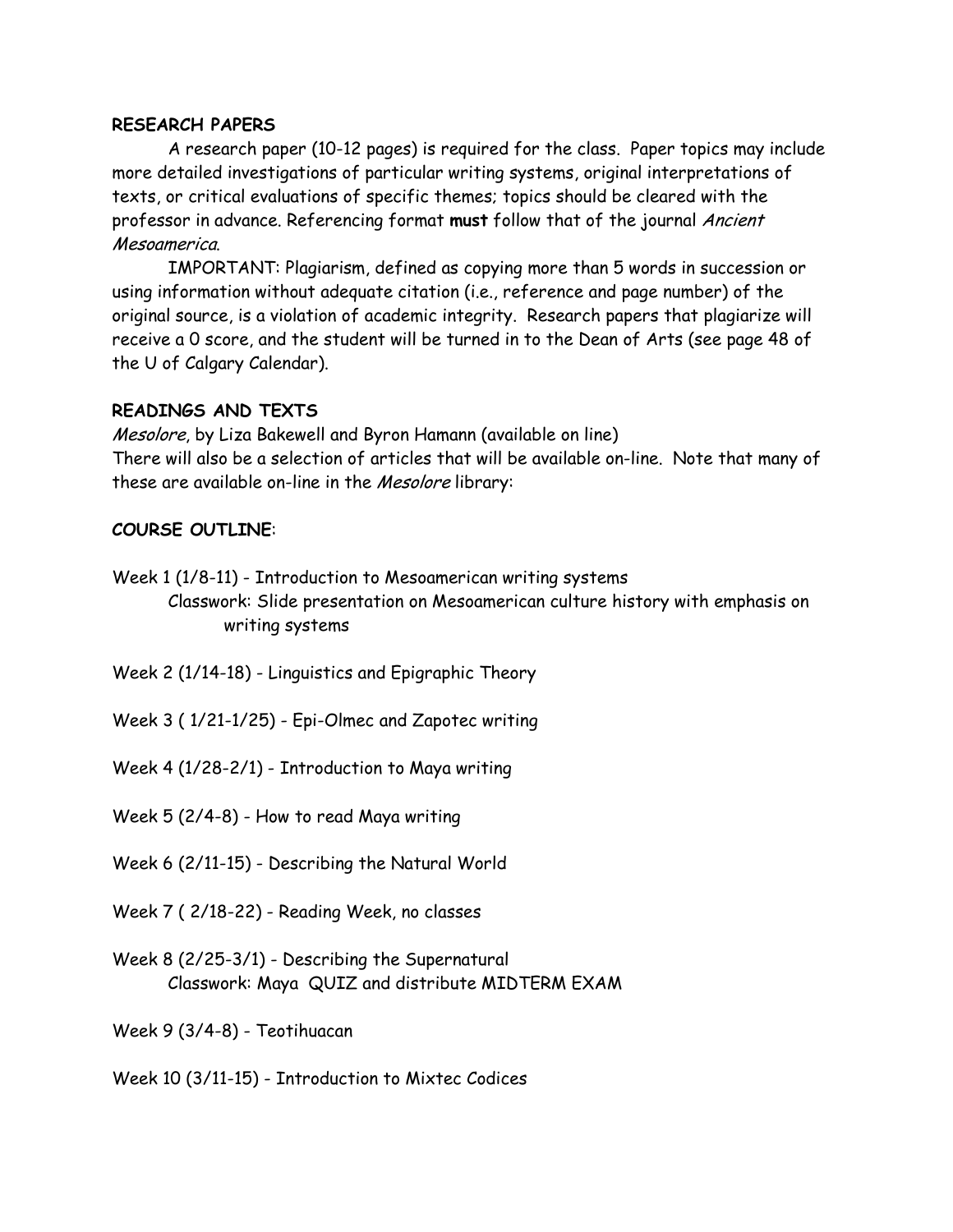Week 11 (3/18-22) - How to Read Mixtec Codices

- Week 12 (3/25-29) Interpreting Mixtec Codices Classwork: Mixtec Quiz
- Week 13 (4/1-5) Colonial Codices
- Week 14 (4/8-12) Mesoamerican Writing and Historical Agency
- Week 15 (4/15-16) Class presentations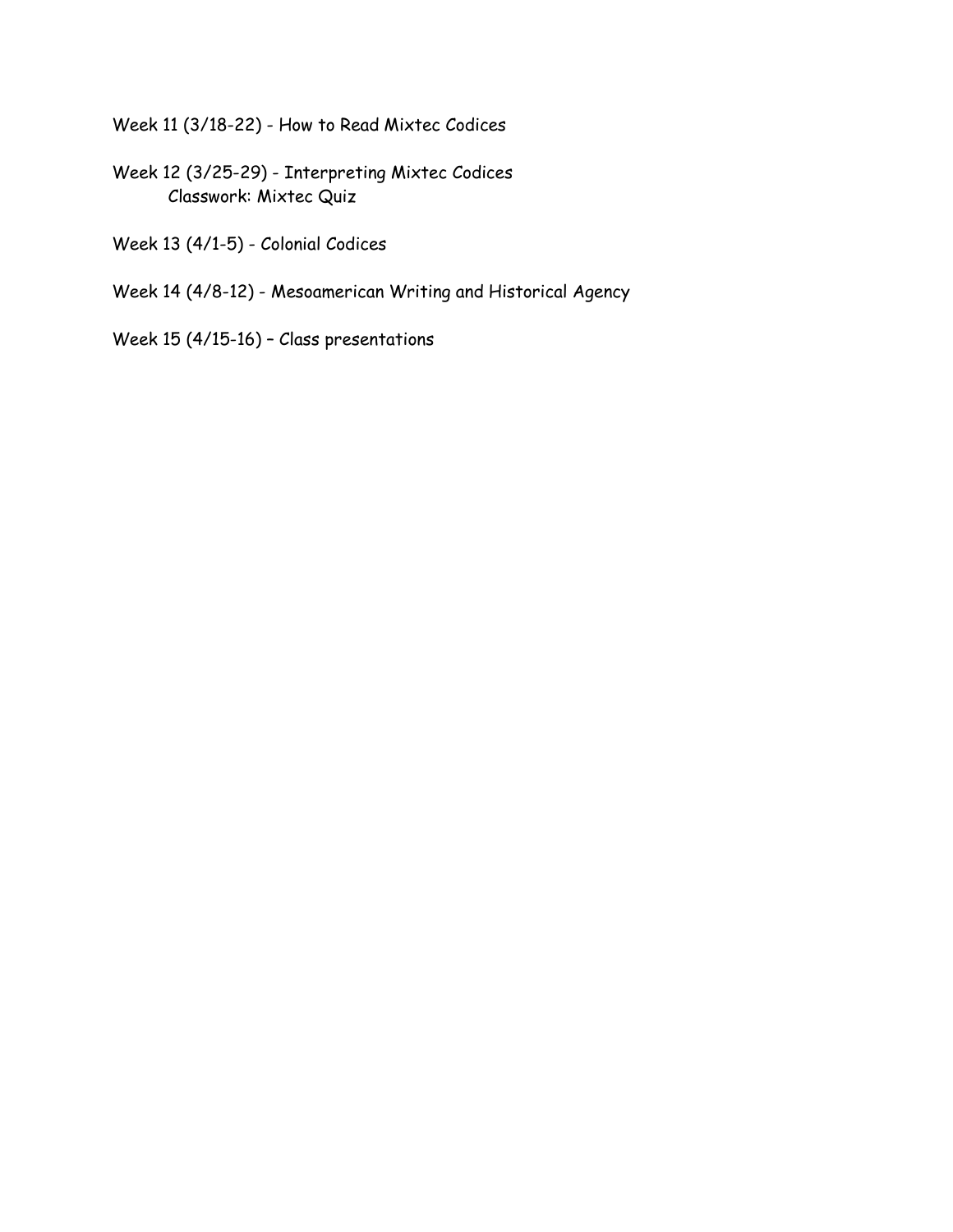# **ADDITIONAL CONTENT**

#### **Writing across the Curriculum**

Writing skills are not exclusive to English courses and, in fact, should cross all disciplines. The University supports the belief that throughout their University careers, students should be taught how to write well so that when they graduate their writing abilities will be far above the minimal standards required at entrance. Consistent with this belief, students are expected to do a substantial amount of writing in their University courses and, where appropriate, instructors can and may use writing and the grading thereof as a factor in the evaluation of student work. The services provided by the Writing Centre in the Effective Writing Office can be utilized by all undergraduate and graduate students who feel they require further assistance.

#### **Academic Accommodation Policy**

The purpose of academic accommodation is to provide students with documented disabilities

equal opportunity to master the essentials of a post-secondary education. Students with disabilities at the University of Calgary have met all admission requirements but may have done

so with the use of accommodations. Similarly, they are expected to meet all academic and non-

academic requirements. Adaptive technology and other academic accommodations do not relieve students of their responsibility to develop the essential skills and abilities expected of all students.

Please refer to the following web link for detailed information: <http://www.ucalgary.ca/drc/node/71>

#### **Disability Resource Centre Accommodations**

It is the responsibility of the student to request academic accommodations. If you are a student with a documented disability who may require academic accommodation and have not registered with the Disability Resource Centre, please contact their office at (403) 220-8237.

Students who have not registered with the Disability Resource Centre are not eligible for formal academic accommodation. Students are also required to discuss their needs with the instructor no later than fourteen (14) days after the start of the course.

#### **Freedom of Information and Protection of Privacy Act**

The University of Calgary is committed to protecting the privacy of individuals who work and study at the University or who otherwise interact with the University in accordance with the standards set out in the Freedom of Information and Protection of Privacy Act.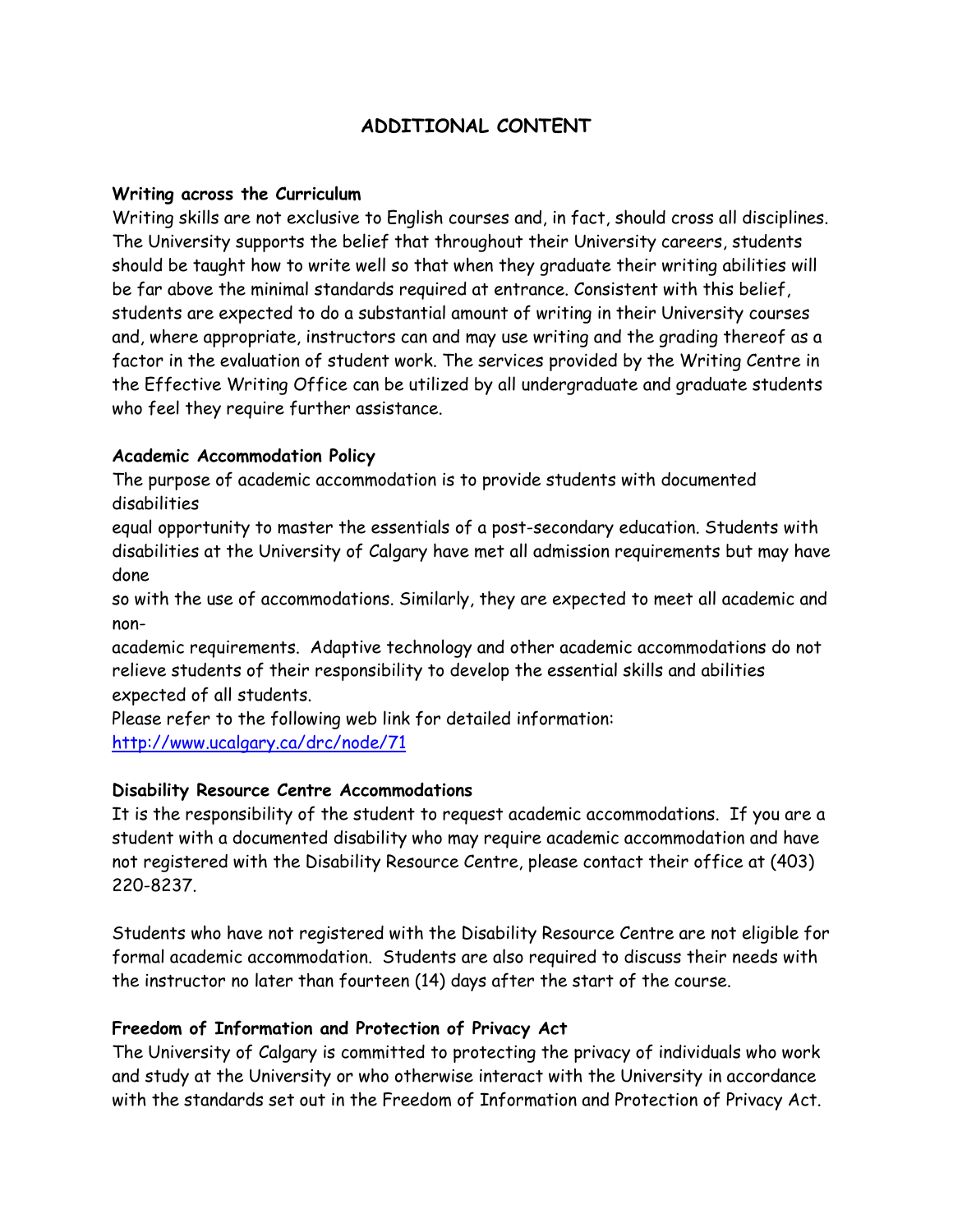Please refer to the following link for detailed information: <http://www.ucalgary.ca/legalservices/foip>

#### **Academic Misconduct**

Academic dishonesty is an unacceptable activity at the University of Calgary and students are **strongly advised** to read the Student Misconduct section of the University Calendar. Quite often, students are unaware of what constitutes academic dishonesty or plagiarism. The most common are:

- 1) Presenting another student's work as your own
- 2) Presenting an author's work or ideas as you own without proper referencing
- 3) Using work completed for another course

This activity will not be tolerated and students conducting themselves in this manner will be dealt with according to the procedures outlined in the University Calendar.

For detailed information on what constitutes academic misconduct, please refer to the following link:

<http://www.ucalgary.ca/pubs/calendar/current/k-2-1.html>

## **Plagiarism**

Plagiarism involves submitting or presenting work as if it were the student's own work when it is not. Any ideas or materials taken from another source written, electronic, or oral must be fully and formally acknowledged. Plagiarism includes but is not limited to:

(a) The work submitted or presented was done, in whole or in part, by an individual other than the one submitting or presenting the work (this includes having another impersonate the student or otherwise substituting the work of another for one's own in an examination or test),

(b) Parts of the work are taken from another source without reference to the original author,

(c) The whole work (e.g., an essay) is copied from another source, and/or,

(d) A student submits or presents work in one course which has also been submitted in another course (although it may be completely original with that student) without the knowledge of or prior agreement of the instructor involved.

While it is recognized that scholarly work often involves reference to the ideas, data and conclusions of other scholars, intellectual honesty requires that such references be explicitly and clearly noted. Plagiarism is an extremely serious academic offence. It is recognized that clause (d) does not prevent a graduate student incorporating work previously done by him or her in a thesis or dissertation.

# **Emergency Evacuation Assembly Points**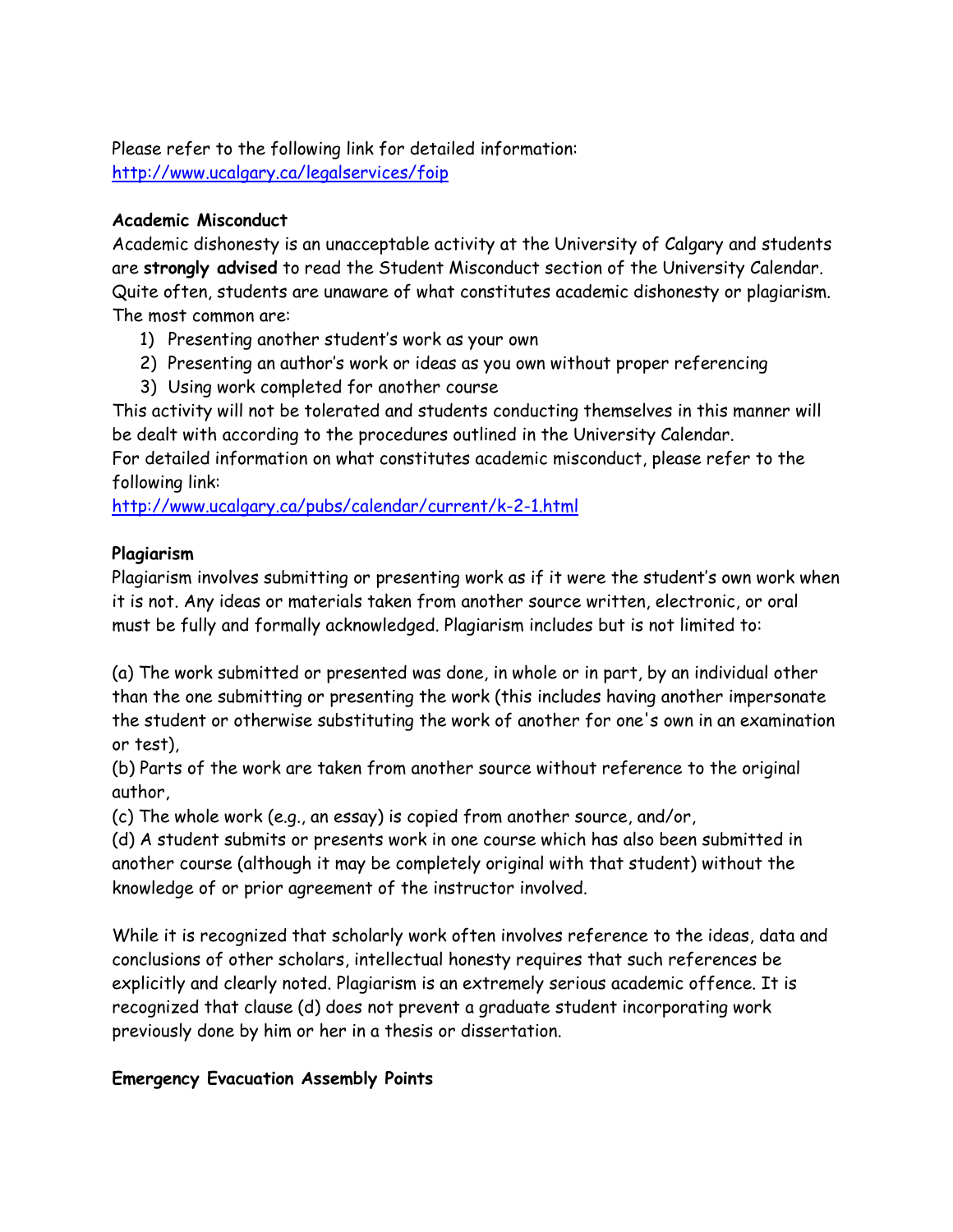In the event of an emergency that requires evacuation, please refer to the following link to become familiar with the assembly points for the class: <http://www.ucalgary.ca/emergencyplan/assemblypoints>

## **Safewalk Information**

Campus Security, in partnership with the Students' Union, provides the Safewalk service, 24 hours a day to any location on Campus including the LRT, parking lots, bus zones and University residences. Contact Campus Security at (403) 220-5333 or use a help phone, and Safewalkers or a Campus Security Officer will accompany you to your campus destination.

# **Faculty of Arts Program Advising and Student Information Resources**

- Have a question, but not sure where to start? The new Faculty of Arts Program Information Centre (PIC) is your information resource for everything in Arts! Drop in at SS102, call us at 403-220-3580 or email us at [artsads@ucalgary.ca.](mailto:artsads@ucalgary.ca) You can also visit the Faculty of Arts website at<http://arts.ucalgary.ca/undergraduate> which has detailed information on common academic concerns.
- For program planning and advice, contact the Student Success Centre (403) 220- 5881 or visit them in their new space on the  $3<sup>rd</sup>$  Floor of the Taylor Family Digital Library.
- For registration (add/drop/swap), paying fees and assistance with your Student Centre, contact Enrolment Services at (403) 210-ROCK [7625] or visit them at the MacKimmie Library Block.

# **Contact Information for Student and Faculty Representation**

Student Union Vice President – Academic Phone: (403) 220-3911 Email: [suvpaca@ucalgary.ca](mailto:suvpaca@ucalgary.ca)

Student Union Faculty Representatives

| Sarah Damberger | <u>arts1@su.ucalgary.ca</u> | 587-7777-5244 |
|-----------------|-----------------------------|---------------|
| Hana Kadri      | arts2@su.ucalgary.ca        | 403-667-9220  |
| Kelsy Norman    | arts3@.su.ucalgary.ca       | 403-861-2624  |

Student Ombudsman's Office <http://www.ucalgary.ca/provost/>

Students Union Representatives for the Faculty of Arts [arts1@su.ucalgary.ca](mailto:arts1@su.ucalgary.ca) [arts2@su.ucalgary.ca](mailto:arts2@su.ucalgary.ca)